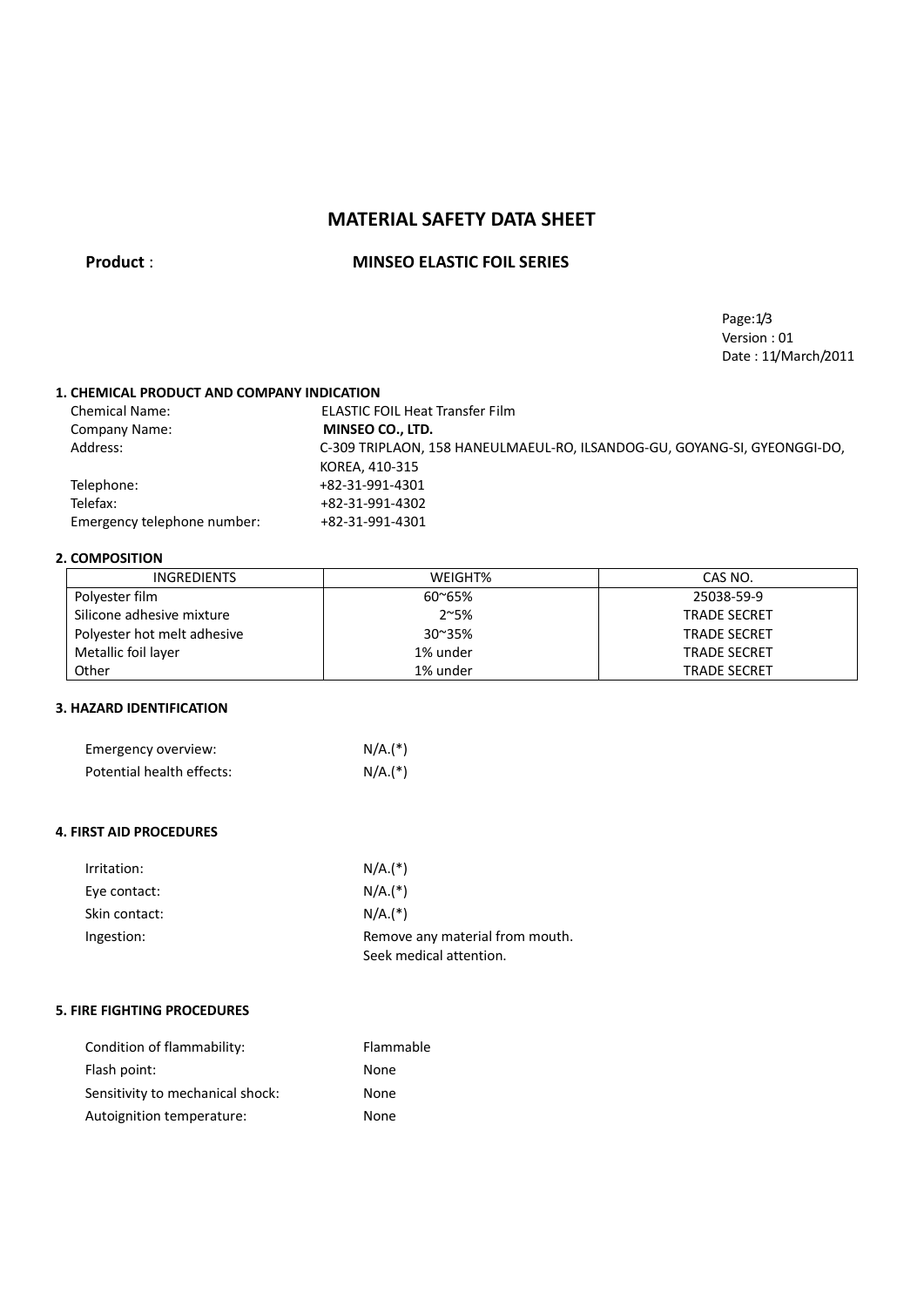## **6. ACCIDENTAL RELEASE MEASURES**

; N/A

### **7. STORAGE AND HANDLING**

| Storage:       | Do not expose to temperature exceeding 40 $\degree$ for a prolonged time.<br>Keep in the original container in a cool & well-ventilated place. |
|----------------|------------------------------------------------------------------------------------------------------------------------------------------------|
| $Handling:(*)$ | Avoid inhalation of dust during the processing of the resin<br>Local exhaust is recommended.                                                   |

## **8. EXPOSURE CONTROL/INDIVIDUAL PROTECTION**

| Engineering controls:<br>Not required in particular.<br>Eye/face protection:<br>Not required in particular.<br>Not required in particular.<br>Skin protection:<br>Not required in particular.<br>Respiratory protection:<br>Other/general protection:<br>Not required in particular. | Exposure limits: | Not required in particular. |
|--------------------------------------------------------------------------------------------------------------------------------------------------------------------------------------------------------------------------------------------------------------------------------------|------------------|-----------------------------|
|                                                                                                                                                                                                                                                                                      |                  |                             |
|                                                                                                                                                                                                                                                                                      |                  |                             |
|                                                                                                                                                                                                                                                                                      |                  |                             |
|                                                                                                                                                                                                                                                                                      |                  |                             |
|                                                                                                                                                                                                                                                                                      |                  |                             |

## **9. PHYSICAL AND CHEMICAL PROPERTIES**

| Appearance:                     | Solid           |
|---------------------------------|-----------------|
| Odor:                           | Odorless        |
| Acidity (acid value; mg KOH/g): | N/A             |
| Intrinsic Viscosity:            | N/A             |
| Softening point/interval:       | $130^{\circ}$ C |
| Freezing point/interval:        | N/A             |
| Exposure properties:            | N/A             |
| Vapor pressure:                 | N/A             |
| Specific density:               | N/A             |

### **10. STABILITY AND REACTIVITY**

| Stability:                        | Stable |
|-----------------------------------|--------|
| Incompatible materials:           | None   |
| Hazardous decomposition products: | None   |
| Hazardous polymerization:         | None   |

## **11. TOXICOLOGICAL INFORMATION**

Information on the product: No exact toxicological data are available.